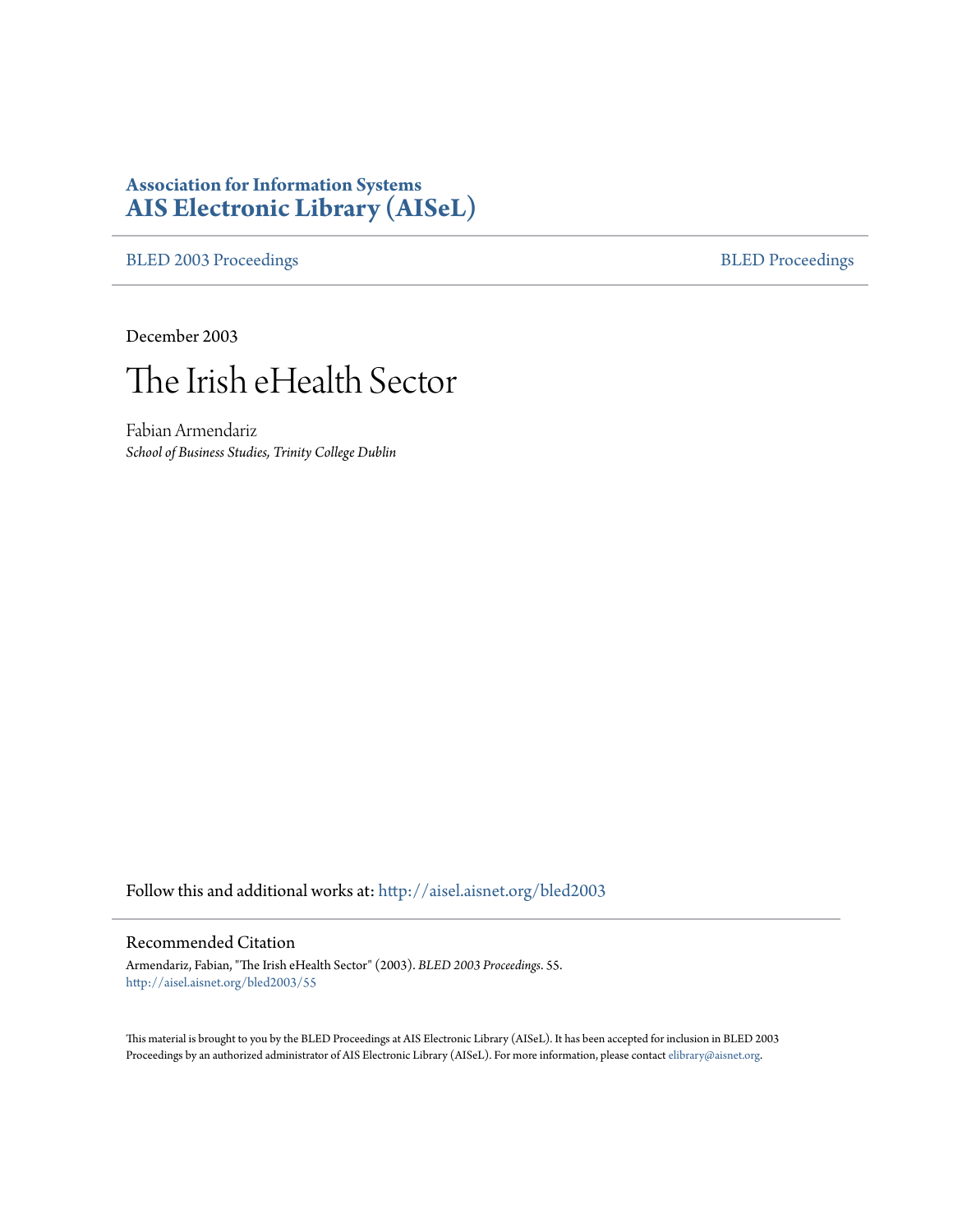### **16th Bled eCommerce Conference**

#### **eTransformation**

Bled, Slovenia, June 9 – 11, 2003

## **The Irish eHealth Sector**

#### **Fabian Armendariz**

School of Business Studies, Trinity College Dublin, Ireland ArmendaF@tcd.ie

#### **Abstract**

*As in many other sectors, information technology has permeated into the Health Sector. This has brought about changes, some intended, some unintended, some welcomed, some not as much. People may know what they want from a healthcare system, but when they face a shift in the way health services are delivered such as the one that follows the eHealth initiative in Europe, they may be unclear about what to expect. This paper reviews how the initiative originated at European level and how it spread to the Irish health sector.* 

#### **1. Introduction**

As our society is moving from the industrial era into the information era, the use of information technology (IT) has permeated into many of the activities that make up part of everyday life. The way we communicate, learn, shop, vote, etc., has been dramatically changed. As this trend develops, there is growing potential for new electronic applications to be used in the delivery of all sorts of services. In particular, health ministries in European countries are seriously engaged in taking advantage of new media such as mobile telephony, the internet and digital interactive television (Tremblay, 2000) to improve their quality and capacity when providing health services to the general public.

In the case of The Department of Health and Children (DoHC) in Ireland, its engagement is twofold. On the one hand it participates in European Union (EU) policy formulation; it must comply with, and implement EU guidelines and requirements; and develop unique aspects of national and local health services delivery. On the other hand, at the national level, implementation of new technology is regarded as vital part of the latest health strategy (DoHC, 2001) aiming at dramatically improve health services in the country.

Can we expect that innovative changes in the healthcare system will emerge from policymaking at government level? What is the background for such innovation? Who is involved? What is expected of it? Have implementation of the new technologies spread wide enough to identify outcomes?

Before answering any of these questions the field of eHealth has to be explored for clues about where the initiatives are coming from and what they are aiming at. A picture of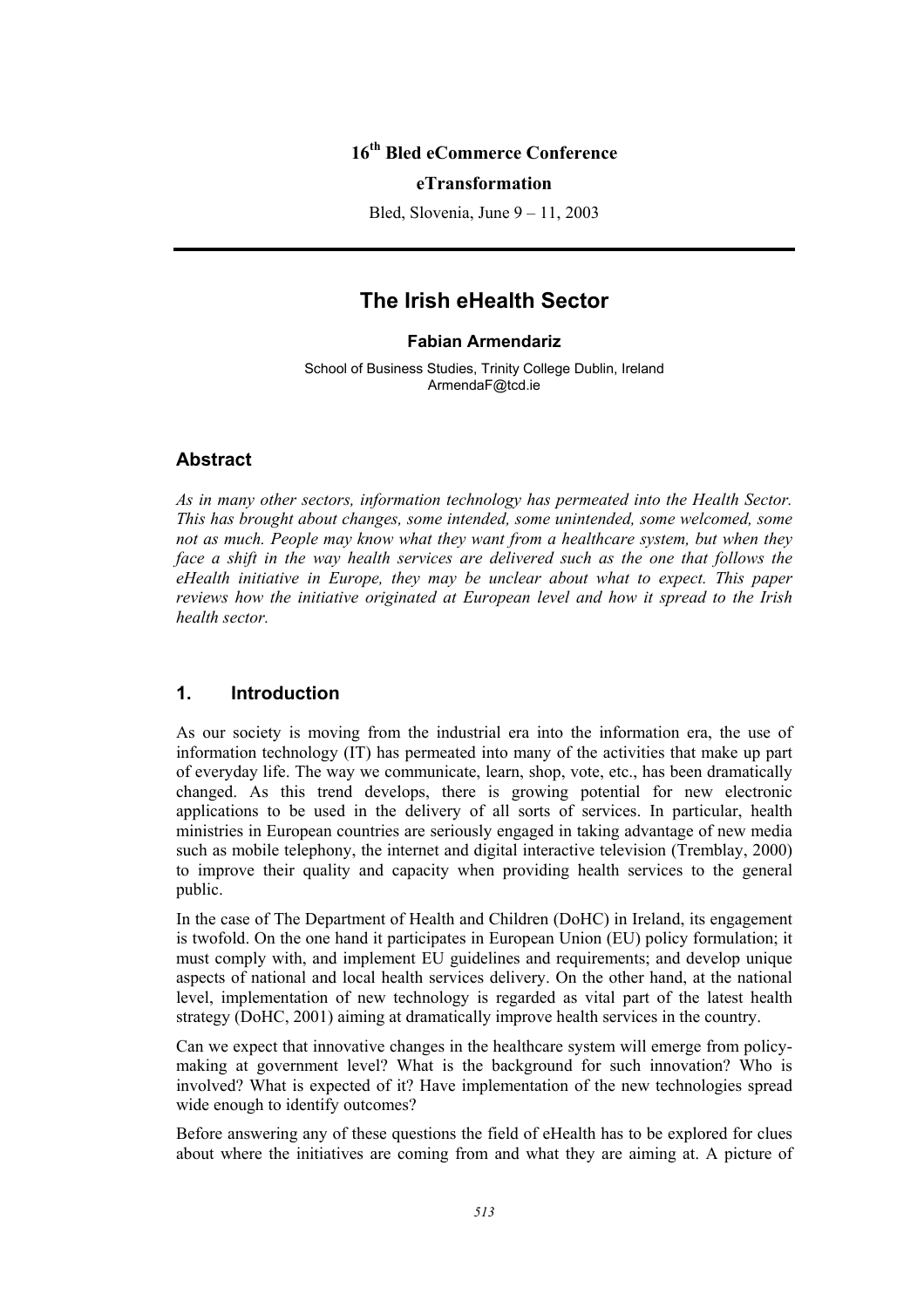how the new technologies are deployed, or are meant to be deployed, will do as a starting point for further explorative and descriptive research as well as assessment.

### **2. Method**

The work presented in this paper is an early stage of a larger study in which the HS is studied for systemic consequences of change brought about by technology innovation which affects different levels within the system. In this early stage, the eHealth initiative is considered for the role of the technology innovation producing change in the HS.

The state of development of the eHealth initiative is explored in order to determine if its progress is such that implementation efforts have permeated to all, most or some levels in the system; to observe which actions have followed policy and if any tangible results have been produced after those actions; and to determine if enough time has elapsed since its conception to make it a consolidated phenomenon worth of a case study.

This paper reviews official communications and reports made by and for the EU and the Irish government concerning the upgrading of infrastructure; deregulation of markets; promotion of research; and other actions taken to procure the conditions needed for the development of eHealth applications. In the same way, technical sheets and reports of independent projects are included.

Information from this review is to be complemented with empirical findings gathered by means of unstructured interviews with key informants currently working on the implementation of eHealth applications at the organisation (hospitals), regional and national (health authorities) levels. Being this an ongoing work, not enough empirical information could be included in this paper at the time of submission to conclusively test policy against the actual state of the initiative. However, as an explorative work, maps the way for future, more descriptive findings.

### **3. eHealth**

When the issue was brought for consideration by Irish society prior to development of the National Health Strategy in 2001, several groups were set up within a Consultative Forum. The purpose of one was to consider eHealth and its opportunities over the following five years (Perry et al., 2001). This is the definition they used:

*The use, application and development of information and communications technologies to enhance and promote health.* 

However, the one we will use in this paper is Eysenbach's (2001), leading authority on the subject, who defines eHealth as:

*…health services and information delivered or enhanced through the internet and related technologies. In a broader sense, the term characterises not only technical development, but also a state-of-mind, a way of thinking, an attitude, and a commitment for networked, global thinking, to improve healthcare locally, regionally, and worldwide by using information and communication technology.* 

This one clearly addresses not only the operational aspects, but also the organisational environment surrounding the technology. This same definition was adopted by the European Commission for its eHealth chapter (EC, 2002c) of the 'Information Society'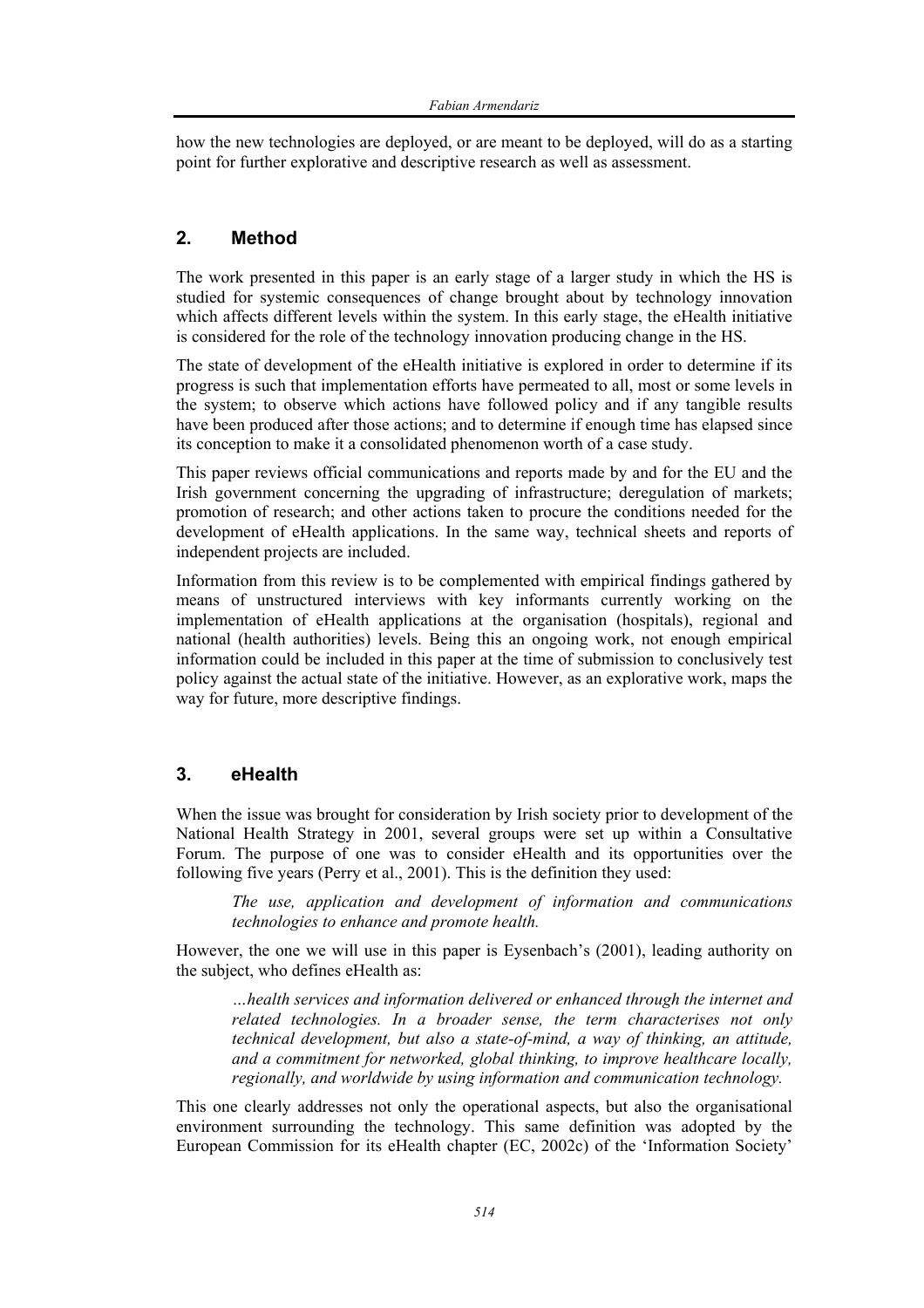initiative (EC, 2000b), and by Prospectus Ltd. (Mathews  $\&$  Vincent, 2002) when reporting the state of eHealth in Ireland to the DoHC.

Covered here is a broad spectrum of different applications and no difference is made between 'eHealth' and some other alternative concepts that have recently emerged such as 'tele-health' and 'health informatics'; both of which will be considered here to be synonymous with eHealth.

Other related concepts worth defining at this stage are:

- *Telemedicine*. Refers to systems that help to bring medical attention to someone who is far away from where the GP or consultant giving the service is.
- *Online services*. Web-based applications through which citizens can apply for services without having to go to public offices where the service is based.
- *Patient records management systems*. Database suites developed for the specific purpose of managing and communicating records containing not only patient details but clinical history and clinical tests results.

All are under the umbrella of eHealth but refer to different features of the IS. Later in the paper the role of each of these categories in the Irish eHealth sector is explained. However some examples…

#### **4. eEurope**

The so called 'new economy', emerging during the information era, has tremendous potential for growth, employment and inclusion. Recognising this, the European Commission launched the 'Information Society' initiative (EC, 2000b) in which this potential is to be fully exploited and promoted by taking several measures:

- Advancing the liberalisation of telecommunications.
- Setting a clear legal framework for eCommerce (e.g. privacy, authentication, security).
- Supporting content industries and R&D.

Along with this initiative an Action Plan was issued (EC, 2000a) with a detailed description of actions and actors to be involved in the project. Actors constitute member states and other bodies above them at the European level, such as The European Commission, European Investment Bank, and European Parliament. In terms of actions, they aim at reducing the cost to the general public of having access to the internet, making it safe, and promoting the availability of web applications.

Cost of connecting to the internet is reduced by deregulating the telecommunication sector and promoting competition among suppliers. Security while using the electronic environment is achieved by means of legislation.

In time, by the year 2005 according to the European Commission (EC, 2002a), every citizen, home and school, every business and administration, will have come into the digital age and be online. If everybody has a reliable internet connection then it makes sense to bring public services onto the digital platform and exploit the inclusiveness and 'distancelessness' of this technology. Under these circumstances bureaucratic and tedious processes give way to modern online public services such as eGovernment, eLearning, and eHealth.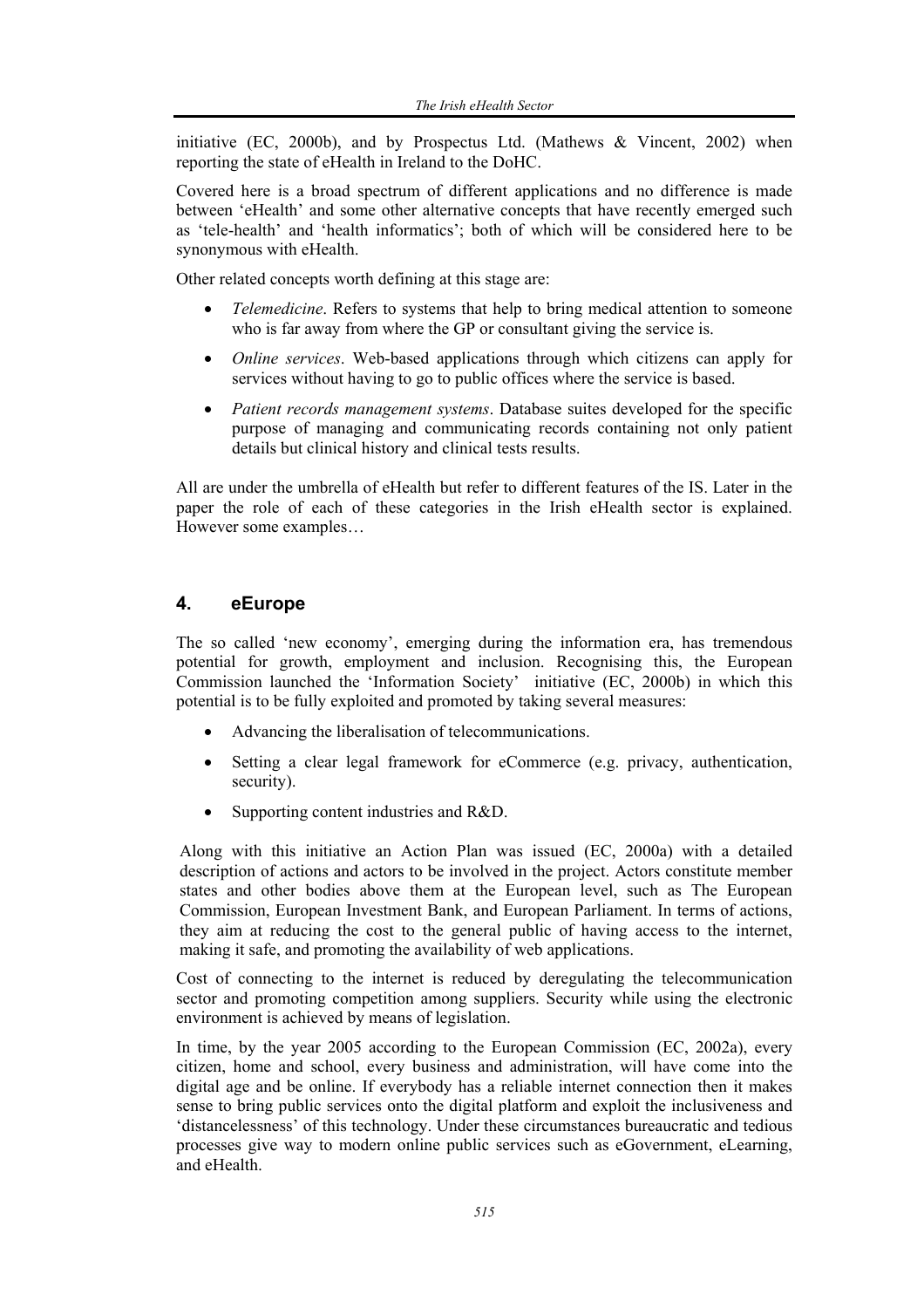What results from these actions is that full exploitation of IS potential is addressed from two opposite fronts: The policy front (1) –from the top down-, where member states are advised to work towards legislating and developing the infrastructure to support the technology. And, the research front (2) –from the bottom up-, in which money is allocated in the form of grants to fund and promote research and development of applications among universities, research centres, and high technology firms.

### **5. Irish eHealth: from the Top Down**

In this section, the actions taken by the Irish government are described. This actions start at the EU level with participation in workshops that address important issues for infrastructure and legislation; and go all the way to the organisation level, dealing with more operational aspects such as IS implementation.

The European Commission recognises that the first thing to do towards exploitation of the power of IT in the health sector, is to provide user-friendly, validated and interoperable systems for medical care, disease prevention, and health education through national and regional networks which connect citizens, practitioners and authorities on-line (EC, 2003). This means that primary and secondary care providers must be provided with the necessary health informatics infrastructure. Member states are required to address a number of issues in preparation.

- **Quality criteria for health related Websites**. Ireland participated in the EC workshop and consultation through the Systems Unit of the DoHC. No representatives from industry, industry interest groups, academia, special interest groups or non governmental organisations participated. A report of this workshop has been published and guidelines for health related websites have been developed (EC, 2002b).
- **Best practices (benchmarking)** in eHealth have to be identified and disseminated, in order to assist purchasing departments in decision-making. On going projects in this area include 11 multinational partnerships. Irish organisations are not participating in any of them.
- **A series of data networks** need to be established to assist with informed healthcare planning in Member States (No action has been reported after this statement).
- **A communication on legal aspects of eHealth** will be drafted which will clarify which existing legislation has an impact on eHealth in order to remove some of the uncertainties expressed by industry about the legal aspects of such commercial activities. (No further action has been reported after this statement).

Coming down to the national level, the Irish government by means of the DoHC recently published the National Health Strategy for 2001-2005 (DoHC, 2001). In this strategy, one of the tools proposed to tackle deficiencies in quality and capacity is IT. So much importance is given to this issue that a complete separate strategy is being developed for this purpose: The National Health Information Strategy (yet to be released). Part of the works for this strategy included a Consultative Forum in which all sectors of Irish society participated. eHealth and its opportunities were considered during this consultation, resulting in a report (Perry et al., 2001) concluding that:

*'The forum sub-group believes that there is huge potential for e-health in the improvement of health services generally and in achieving the goals and objectives set out earlier. E-health permeates all aspects of the health strategy*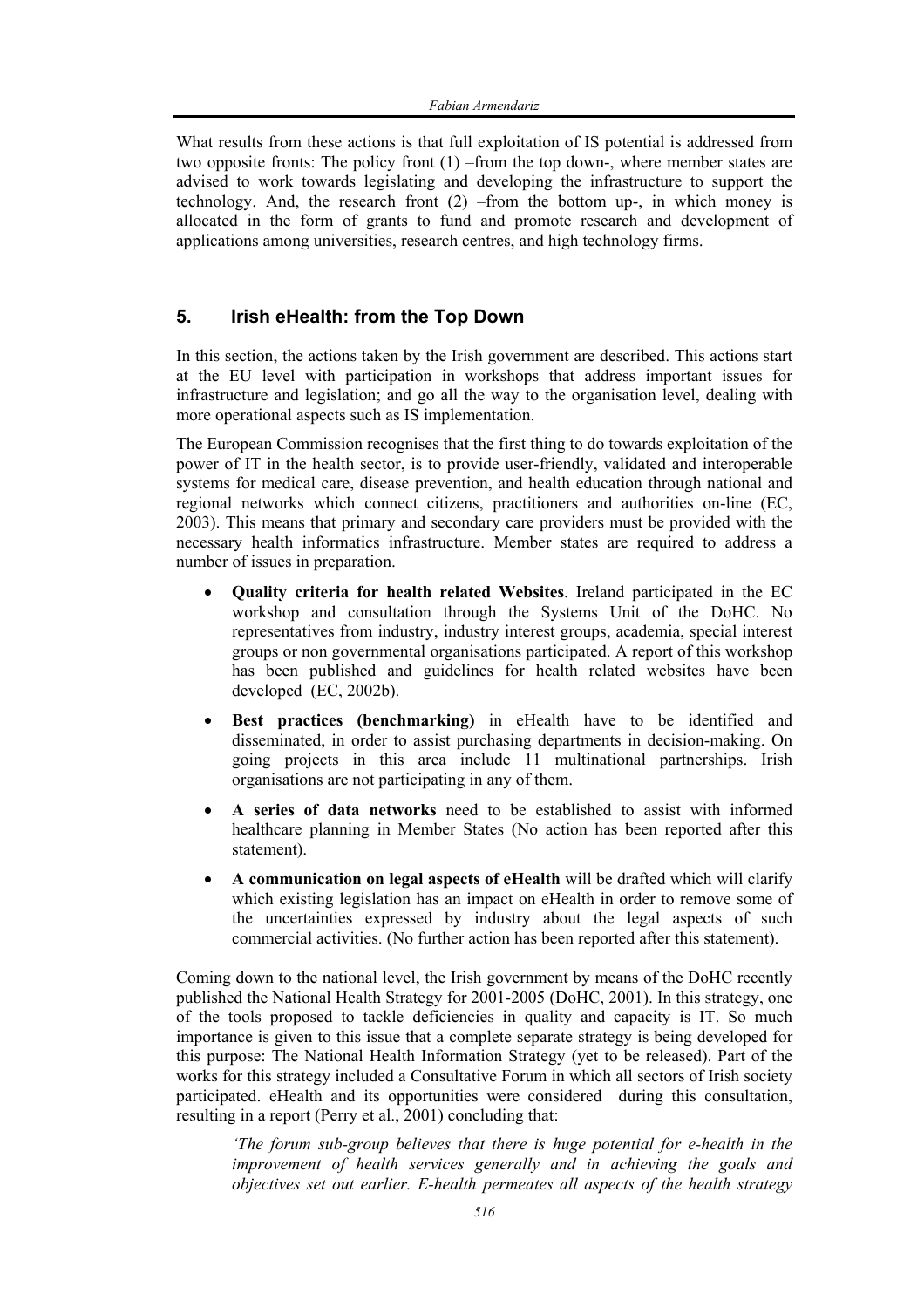*and each other sub-group should be asked to consider an e-health dimension. Many of the technologies which are considered to be 'e-health Technologies' are no longer new technologies and it is incumbent on health service providers to implement them now.'* 

Apart from the actions just described, some others, more tangible for the general user of the healthcare system, include the group of websites maintained by the DoHC (www.doh.ie), each one of the Regional Health Boards (8 websites), and the Eastern Region Health Authority. They all are predominantly informative resources where reports, press communications, statistics and general information about the healthcare system can be found. A more interactive application already in use and linked to these websites is *reachservices.ie*, which is a broad eGovernment initiative that allows the user to fill in online application forms for government services. Health services provided through this website are only three: domiciliary allowance, registration in the drugs payment scheme, and home improvement for the elderly.

Another category of applications include those related to certain groups of interest within the healthcare system. These applications aim to empower individuals so they can either perform better or make better use of the system. All of these applications are at different stages of development and none is fully implemented yet.

- **Hospital Information Systems Project**. Coordinated by the Health Boards Executive (HeBE) and aimed to provide a comprehensive suite of core hospital systems to address current operational and management information requirements. For this project, current and future state analysis has been carried out to produce a detailed statement of requirements which has been advertised as a call for proposals from software developers. Proposals have been received and short-listed.
- **HealthLink**. Funded by the DoHC, this is a prototype healthcare communication network with specific reference to General Practitioner-acute Hospital relationship of data exchange (Mathews & Vincent, 2002). What it does is allow the exchange of clinical and administrative patient data between GP's, hospitals and health boards. All three parties can rely on accurate updated data. Only two hospitals in the Dublin area are participating in the project at the moment and work is in progress to extend the network nationwide.
- **National GP IT working group**. Established by the DoHC to co-ordinate activities and promote progress in electronic knowledge management and communications for general practice and primary care (Mathews & Vincent, 2002). This group works on issues such as homologation of practices to facilitate networking; IT training for GP's; and certification for providers developing general practice software. The main objective is to prepare GP's to work with in an electronic environment.

### **6. Irish eHealth: from the Bottom Up**

The bottom up process of promoting eHealth initiatives was led by the allocation of EU resources to R&D. European research activities are now organised into consecutive fiveyear programmes called Framework Programmes. The  $5<sup>th</sup>$  (1998-2002) and the  $6<sup>th</sup>$  (2002-2006) are dedicated to developing The Information Society. Grants are offered to universities, research centres and high technology firms to develop applied technologies at the heart of the knowledge economy.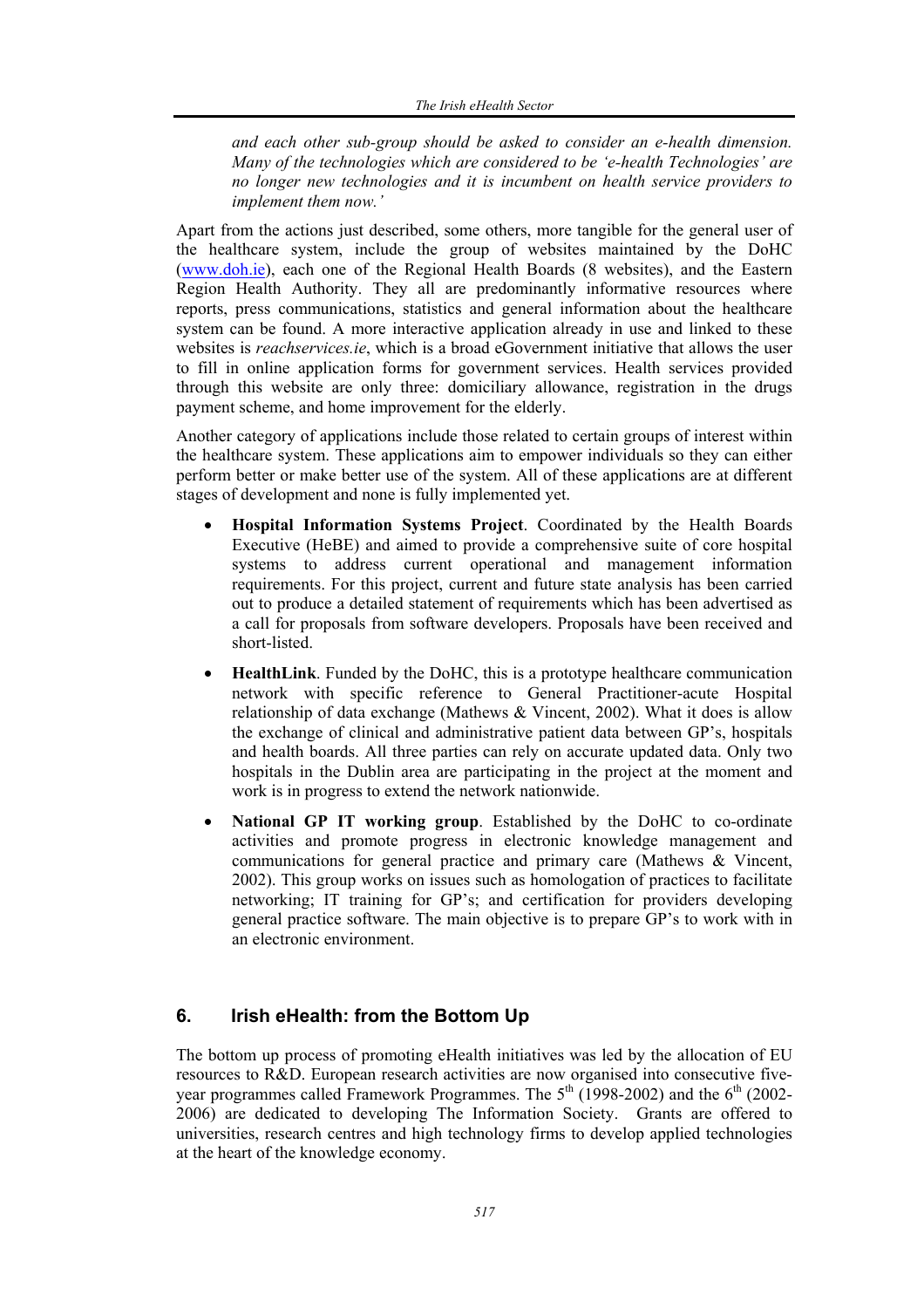In particular, one of the key actions of the  $5<sup>th</sup>$  Framework Programme (FP5) was 'Systems and Services for the Citizen', within which the field of eHealth is covered. Projects were clustered around issues such as Intelligent Systems for Health Professionals (1), Intelligent Environment for the Health of Citizens (2) and Intelligent Systems for Patients (3). Only two Irish organisations, however, worked on projects funded by this programme:

- **The North Eastern Health Board** (NEHB) together with organisations from Italy, Belgium, and Spain works on a project for Comprehensive Assistance and Resource Management (CHARM). It is a networking effort to cut across the barriers between the healthcare and social sector at the regional level. It has resulted in the NEHB developing some 'direct access services' and an extranet for GP.
- **General Medical Services (Payments) Board**: Another networking project, Professional and Citizens Network for Integrated Care (PICNIC) is aimed to facilitate the interaction between GP's, pharmacist, and dentists in terms of payments (and reimbursements) by means of a secure web-based network.

Irish organisations also participated in the previous European research programme (FP4) and worked on projects related with healthcare. It was mostly preparatory research prior to the introduction of networked technology and no tangible application has yet resulted from these projects.

There are some other developments on eHealth which have little to do with incentives coming from the research programmes, but find motivation within market forces. For instance sites such as *Irishhealth.com* and *newlifelearning.com* are founded to satisfy the growing interest people are showing on health related issues. The former has the format of an electronic magazine while the latter resembles more a virtual learning institute. Another similar portal is *vhihealthe.com*, although it provides the same type of information the latest examples do, the reason is different. It provides health advice as a complement to the national health insurance scheme to which an important fraction of the citizens are subscribed to.

Groups of interest within the health sector have also taken advantage of the internet to strengthen their group relationship and provide services to the members. Such is the case of the Royal College of Surgeons (www.rcsi.ie), whose website supports online surgical training.

### **7. Analysis**

In the above description applications and actions have been organised according to the institution/organisation the initiative comes from. In this arrangement, applications and actions in each category share a general common motivation for putting forward the initiative. Actions taken by the Irish government are driven by its participation in the EU policy-making and national politics; research centres are competing with each other for funding; regional and local authorities are looking forward the better use of their resources to enhance capacity; and some private firms have recognised a growing market for health related information.

More common ground can be found when looking at the purpose of the applications that have already been implemented, even if they still are in an early stage. Four main functions can be identified: patient records management, online public services, telemedicine and online training, as shown in table 1.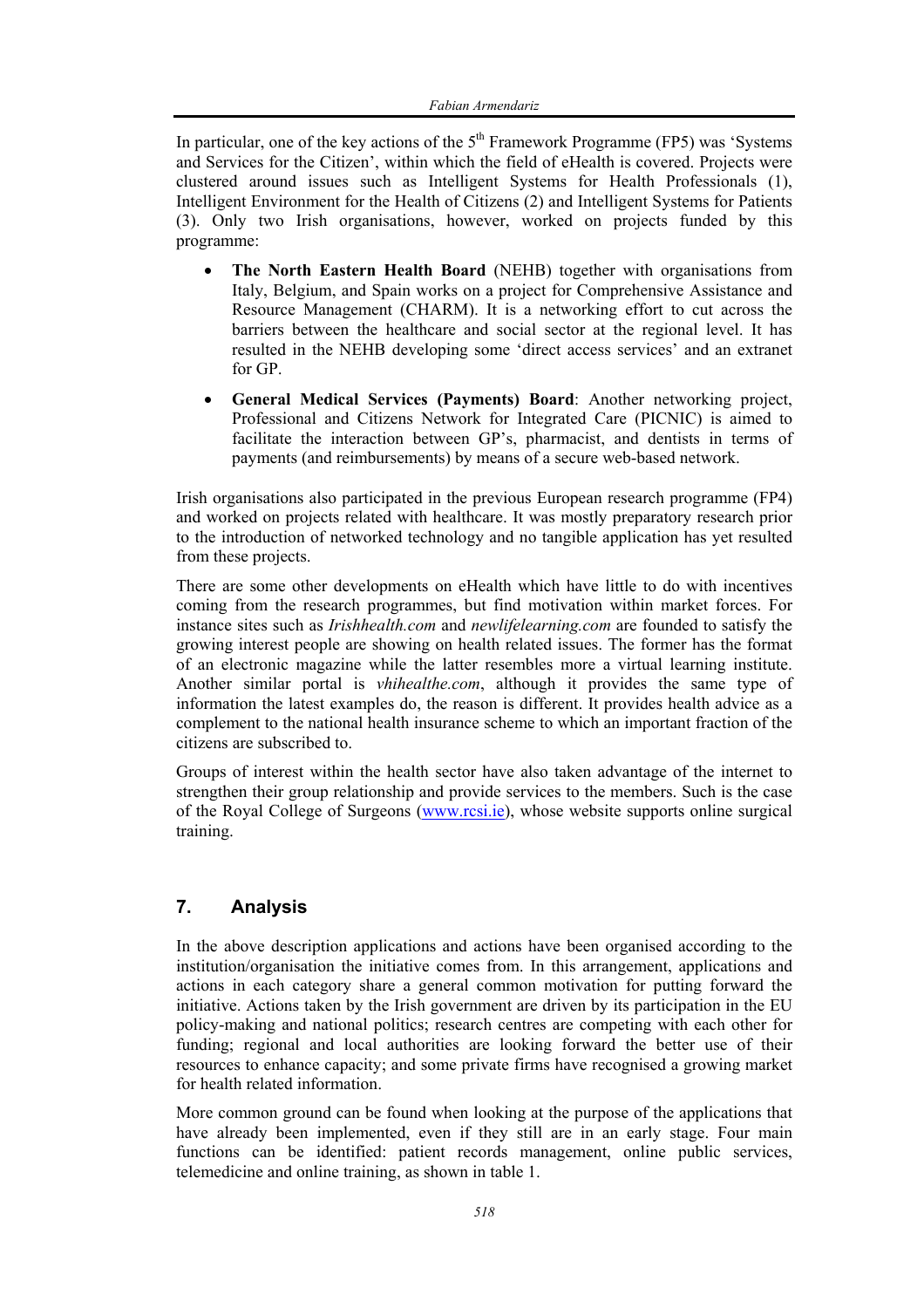A tendency can be observed for focusing on IS that deal with patient records management, the reason being that this feature is directly related to the efficiency and quality of health services whereas the other capabilities, such as telemedicine and online training are only desirable features, at least for the moment. Besides that, important actions have to be taken in order to bring some minimal standardisation required for all of these features to work properly. Among the most important is the standardisation of patient records coding and keeping, so they can be transferred and managed across IS based in different locations. Although this standardisation is happening at the same time some software applications are being implemented, the whole aggregated system is still in a young stage and its full potential will not be reached until all of the information kept on paper inside file cabinets is put in electronic format.

It is evident, nevertheless, that for the government agencies in charge of promoting and implementing the new technology, there is no turning back. Eventually all of Europe society will be online and the DoHC along with other ministries will have to do what is required to comply with guidelines. It is also an important political issue, since the healthcare system is always under close public scrutiny. Therefore the question is not '*what is going to happen?*' but '*how?*' and '*how quickly?*' It is the DoHC duty to assess and make sure that any new resources attached to the healthcare system are for the best. Failing to do so could result in an enormous political cost. On the other hand if the process is controlled too closely, it may take too long to unfold, resulting in the healthcare system falling behind due to a lack of innovation.

| Major eHealth initiatives                           | <b>Patient</b><br><b>Records</b> | Online<br><b>Public</b><br><b>Services</b> | Tele-<br>medicine | Online<br><b>Training</b> | Other |
|-----------------------------------------------------|----------------------------------|--------------------------------------------|-------------------|---------------------------|-------|
| <b>Hospital Information Systems</b><br>Project.     | V                                |                                            |                   |                           |       |
| HealthLink                                          | V                                |                                            |                   |                           |       |
| National GP IT working<br>group                     |                                  |                                            |                   | $\sqrt{}$                 |       |
| SHB website (eSHB)                                  |                                  | V                                          |                   |                           |       |
| NEHB website                                        | V                                | V                                          |                   |                           |       |
| National Health Information<br>Strategy             | J                                | V                                          | V                 | V                         |       |
| IS in Mater Hospital                                | V                                |                                            |                   |                           |       |
| IS in St. James's Hospital                          | V                                |                                            |                   |                           |       |
| IS in Tallagh Hospital                              |                                  |                                            |                   |                           |       |
| <b>General Medical Services</b><br>(Payments) Board | V                                |                                            |                   |                           |       |
| Irishhealth.com                                     |                                  |                                            |                   |                           |       |
| newlifelearning.com                                 |                                  |                                            |                   |                           |       |
| vhihealthe.com                                      |                                  |                                            |                   |                           |       |
| Royal College of Surgeons<br>website                |                                  |                                            |                   |                           |       |

*Table 1: eHealth Applications Implemented in the Irish Health Sector and Their Purpose.*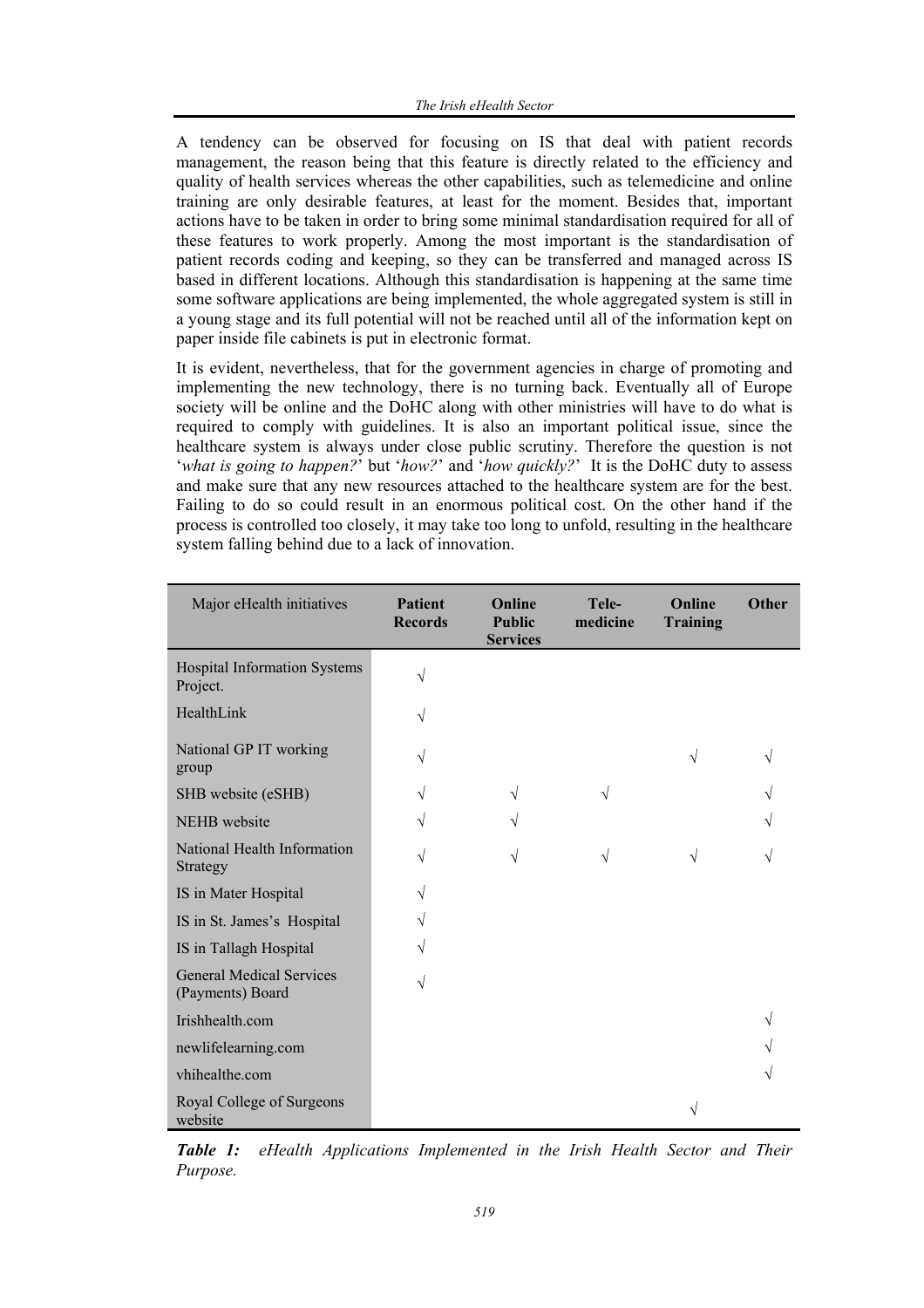#### **8. Conclusions**

Most of the information gathered for this paper is taken from communications and reports made by and for the EU and the DoHC. It explains the transition from a traditional health sector to an eHealth sector as planned at the supranational, national, regional and local levels. In the same way independent emergent eHealth initiatives are also described.

Part of the bigger plan, as it is shown, is to promote the adoption and development of the new technology by addressing issues such as upgrading the infrastructure needed; setting the economic conditions to keep low costs; and nurture the techno-scientific sector to boost the development of applications. Next in the plan would be starting the consumption of those IS in a massive scale by using them for healthcare purposes, as well as in other sectors, such as eGovernment, eLearning, eCommerce, etc.

So, will governments and companies use technologies such as the internet to deliver their services because everybody is connected? Or will everyone have to connect to the internet because it is the only way to get those services? From the technical point of view, the approach taken by the EU makes sense since it provides the foundations as well as the motivation for the actors to complete the network themselves and benefit from it, even at the individual level. The strategy aims at setting a virtuous circle resulting in the system itself 'pulling' the innovation. Should it not happen this way, 'pushing' the usage of the new technologies against the inertia of practices not needing it and not being able to visualise its benefits in the short and long run, would be extremely expensive.

Coming down to the particular case of the Irish eHealth sector, the picture shown by the official literature tells a story of widespread efforts trying to lay down the foundations for a reliable technological platform. Parallel to that, in a scattered manner though, other actions are taking place such as user training, practice standardisation and development of patient records management systems; all of them preconceived as subsystems of a future bigger overarching national system.

Other purpose applications such as telemedicine are still making their way into the everyday practice of medicine since they are still in an experimental stage before being fully adopted in every day practice. This observation is congruent with research done by Currell et al. (Currell, Urquhart, Wainwright, & Lewis, 2002) who did a comprehensive literature review on telemedicine versus face to face patient care. Two conclusions were particularly interesting about the study: one is that very little evidence of clinical benefits can be attached to telemedicine care; and the other is that further research is needed. All the studies, the authors could find, were looking for clinical benefits and all of them used physiological variables to measure these benefits. What is surprising is that they could not find any reference to economical or social benefits. On the one hand, this means that from some points of view, telemedicine is still young and the only way in which such technologies can make a real breakthrough, is to have them created, tested, ordered, paid for and implemented, and after that they have to be updated and/or upgraded so they can complete their cycle (Gul  $\&$  Darzi, 1998); in order to achieve this there must be an important critical mass of projects at the R&D phase, as well as an attractive market to aim at. On the other hand, eHealth applications in general seem not to have been tested enough for economic and social benefits. Probably because these aspects of the healthcare system in conjunction with the new technology, are still not fully understood due to a shortage of exploratory research. In the future, homogeneity will play a mayor roll in allowing more controlled research, if by that time eHealth has been adopted as a general practice and applications are developed under a single overarching set of protocols.